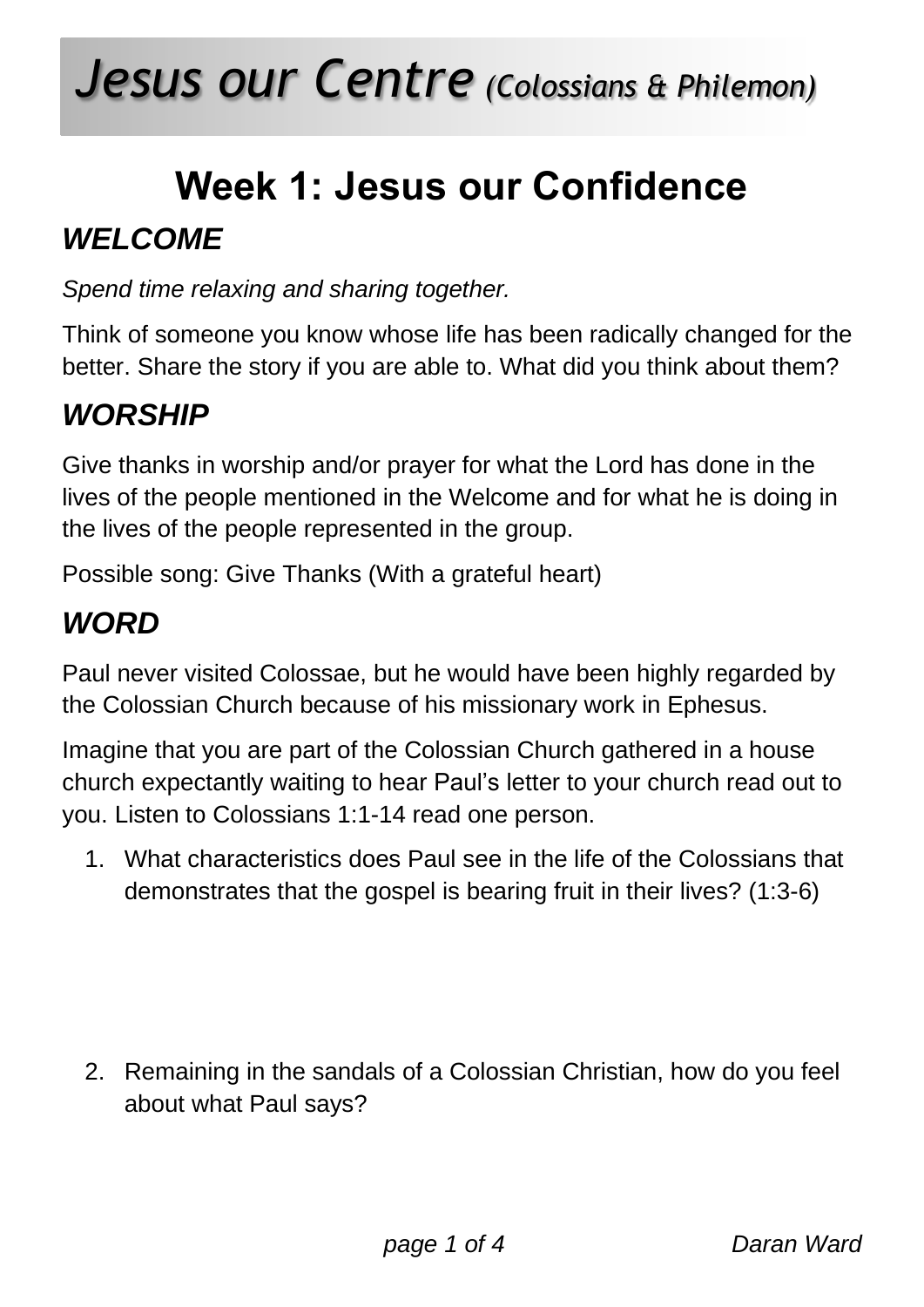### *Growth Group Notes Spring 2022*



Paul reports what Epaphras has said about them, "about your love in the Spirit" (1:8). That doesn't necessarily mean that they are all best friends (they may or may not have been). What it does mean is that their behaviour was changing from what marks out the way of the world (anger, lust, lies, etc.) and was being replaced by kindness, gentleness, forgiveness, etc., and loving each other as members of the same family, regardless of their race, culture, background, etc..

3. What characteristics of the Colossian Christian would you like to see more of in your life and/or the life of Christ Church?

4. How can we encourage this to happen?

Paul refers to what he considers to be the three main features of Christian living: faith, hope and love. We see this in his other letters (most famously 1 Corinthians 13), but unusually in this letter, Paul stresses "hope", by saying "the faith and love that spring from hope stored up for you in heaven" (1:5). It is quite likely that the false teachers at Colossae were intending to rob the Colossian Christians of this aspect of the Christian message, possibly by denying any future dimension of Christian salvation. If this was so, then it was necessary for Paul to emphasise again the nature of their Christian hope, as originally taught by Epaphras.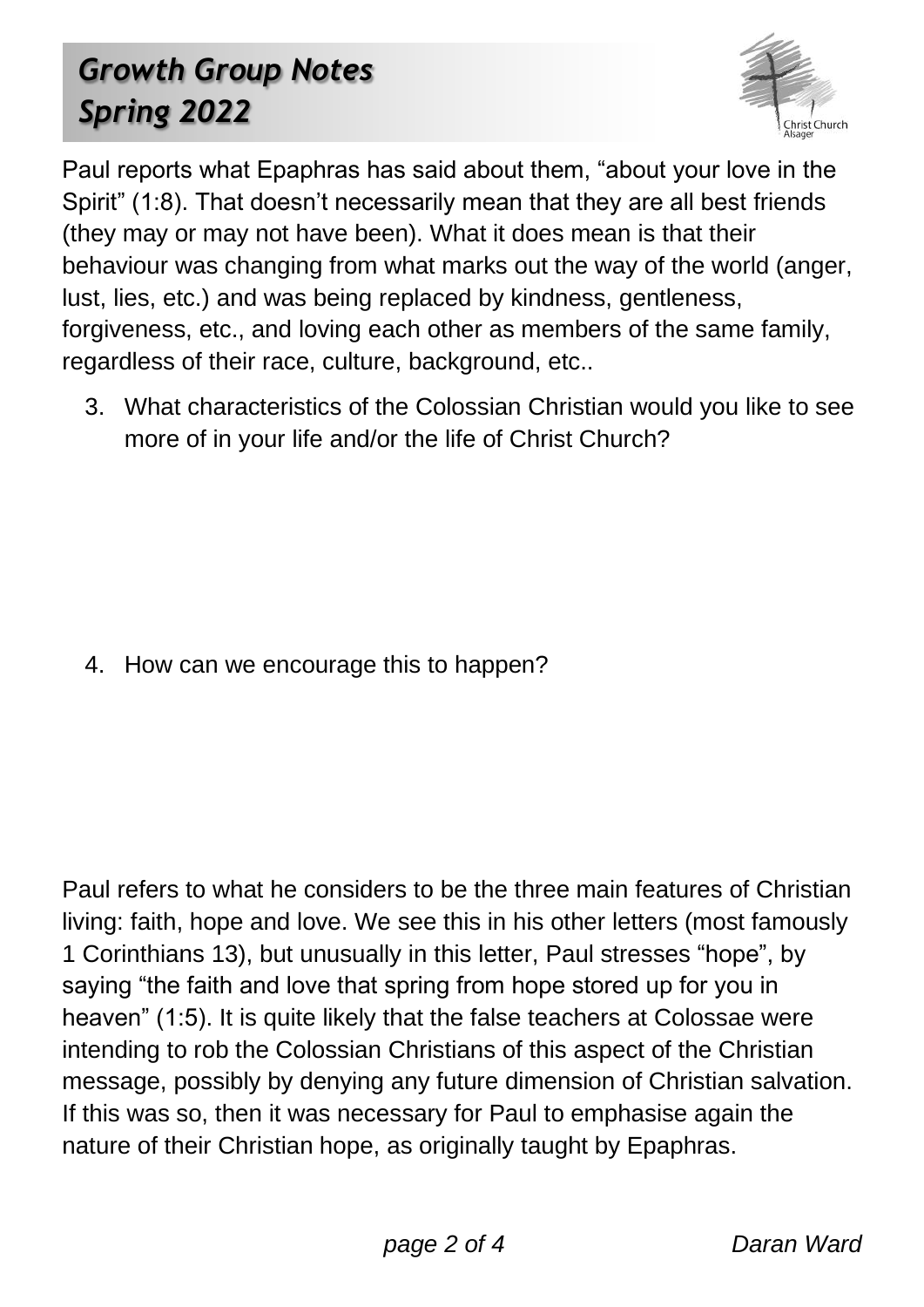## *Jesus our Centre (Colossians & Philemon)*

5. What other adjectives does Paul use to stress "the true message of the gospel" (again perhaps to overturn false teaching)? (1:6)

6. Why should we take confidence from hearing that the gospel is powerful, effective and universal ("bearing fruit and growing throughout the world")?

7. What does Paul pray regarding the will of God? (1:9-12)

8. Where does Paul's confidence come from for the future of the church? Is it in the people of the church or something or someone else? (1:12-14)